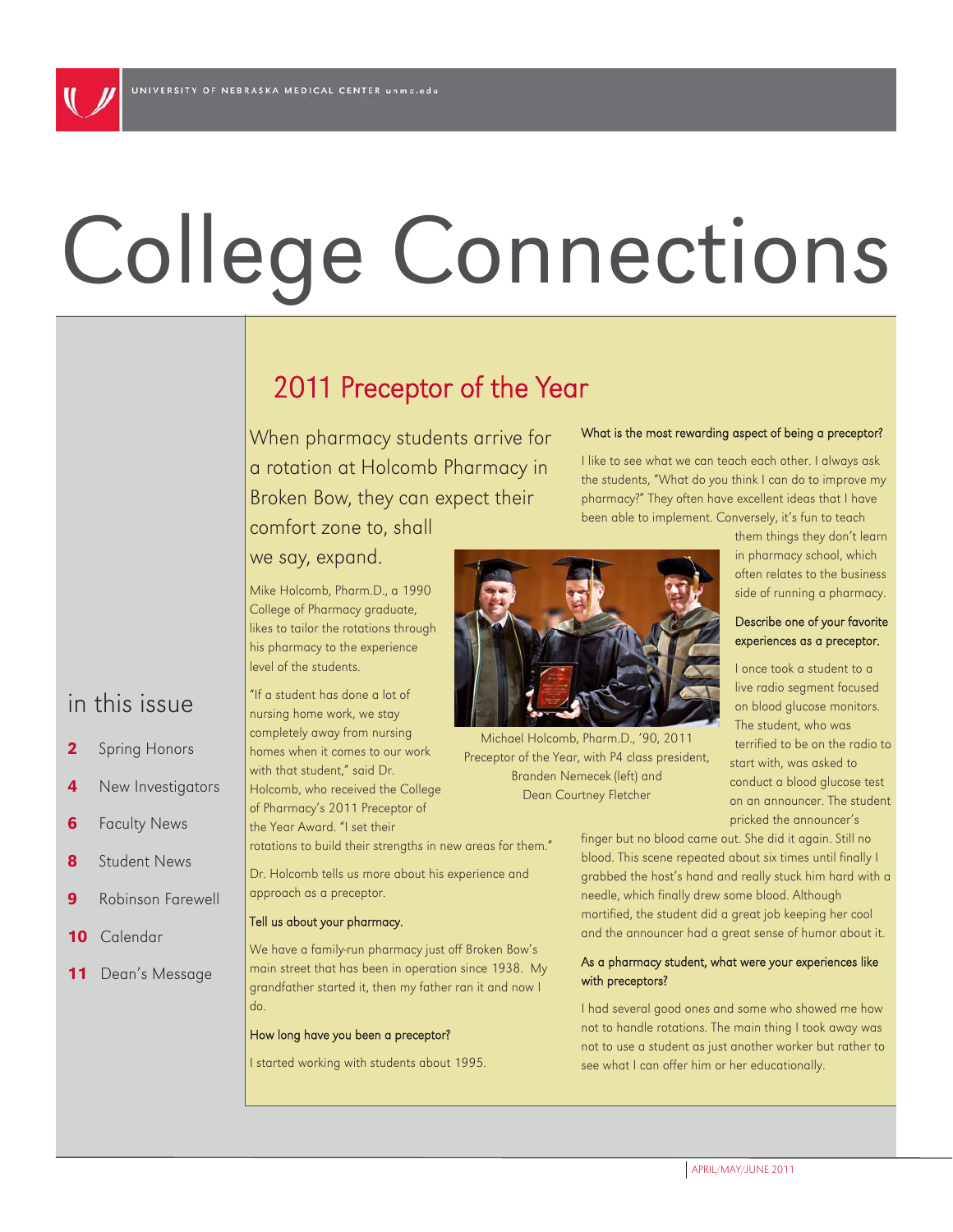# Spring Honors Convocation

The Holland Performing Arts Center was the venue for the 2011 Scholastic Honors Convocation on May 6. Sixty seniors were vested with their doctoral hoods and took the Pharmacist's Oath. Senior recognition awards and the 2011 Preceptor of the Year Award were also presented at the Convocation. Spring Commencement was held at the Civic Auditorium May 7.

# 2011 Doctor of Pharmacy Degree Recipients

Michelle Bahl, Omaha Jamie Bergland, Plattsmouth Brian Biga, Omaha Sara Bisanz, Aberdeen, SD James Bower, So. Sioux City -with Distinction Andrew Carter, Plattsmouth Brent Cernik, Wahoo -with Distinction Whitney Cernik, Wymore Amanda Champ, Fremont Tori Cunningham, Laurel Erin Danielson, Omaha Lacey Deterding, Broken Bow Rachel DeVries, Beatrice Tessa Deyle, Kearney -with Highest Distinction Frederick Dunkerson, Sutton Charis Dunlap, Liberty Rachel Espinosa, Fullerton Austin Farnstrom, Hebron -with High Distinction Sunny Forrest, Grand Island Tyler Fries, Dannebrog

Jenna Friesen, Hastings Amanda Gowen, Saronville Brandon Gufford, Cambridge Dalal Gumeel, Sudan Shane Halouska, Alliance Laurice Hansen, Hampton Emily Hays, Beatrice Monica Hollrah, Omaha Emily Holm, Laurel Adam Horan, So. Sioux City Sarah Hulvershorn, Crete Kevin Johnson, Kearney Erin Kautz, Inland -with Distinction Gregory Knudsen, Laurel Renee Kohles, Omaha Ryan Kolarik, Bellevue -with High Distinction Annie Lancaster, Crofton Katie Marquette, Sutherland Ambri Merrill, Ogallala Patrick Mesenbrink, Omaha -with Distinction Patrick Meyer, Albion

Christen Mick, Omaha Reed Miller, Johnson Ryan Moore, Omaha Branden Nemecek, Lincoln Kristen Nimmo, Cheyenne, WY Benjamin Noll, Hastings Regan Pettijohn, Gering -with High Distinction Ngoc-Thao Phan, Lincoln -with High Distinction Stephanie Popken, Yakima, WA Ashley Presler, Hastings Julia Reffert, Omaha -with Highest Distinction Craig Reha, Schuyler Rachel Scoggins, Lincoln Jessica Shimerdla, Omaha Adam Smith, Omaha -with High Distinction Jeffrey Stansberry, Pender Mary Venteicher, Pierce -with Distinction Dzao Vũ, Vietnam Andrew Willuweit, Gregory, SD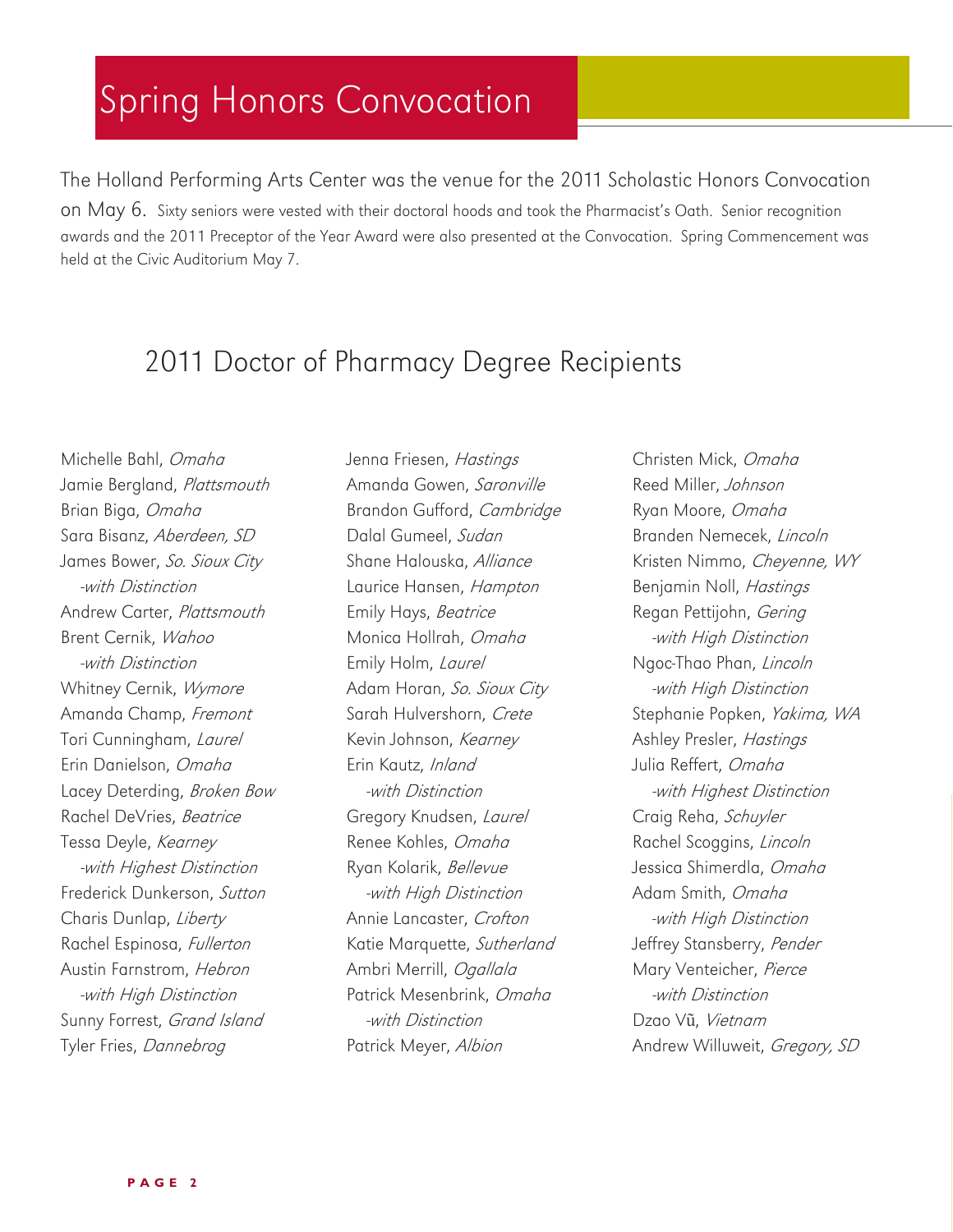# 2011 Senior Award Recipients

Rho Chi Achievement Award Regan Pettijohn

Phi Lambda Sigma Award Craig Reha

Merck Medicinal Chemistry Award Tessa Deyle

Merck Pharmaceutics Award Brandon Gufford

Cunningham Memorial Award in Pharmacodynamics Austin Farnstrom

Mylan Pharmaceuticals Award Erin Kautz

Barbara Osborne Manchester Award Amanda Champ

Teva Pharmaceuticals Outstanding Student Award Adam Smith

Facts and Comparisons Award of Excellence in Clinical Communication Tori Cunningham

> Lilly Achievement Award Julia Reffert

Joseph B. Burt Memorial Award Branden Nemecek

> Phyllis Rhodes Award Julia Reffert

Bradley G. Wulf Memorial Award Craig Reha

Academy of Students of Pharmacy Certificate of Recognition Award Ryan Moore

Varro and Virginia Tyler Award Julia Reffert

Stephen A. Scholtz Memorial Award Mary Venteicher

US Public Health Service Excellence in Public Health Pharmacy Practice Award Emily Hays

Pharmacist Mutual Insurance Company Award Ryan Kolarik

> Pharm.D. Honors Brandon Gufford





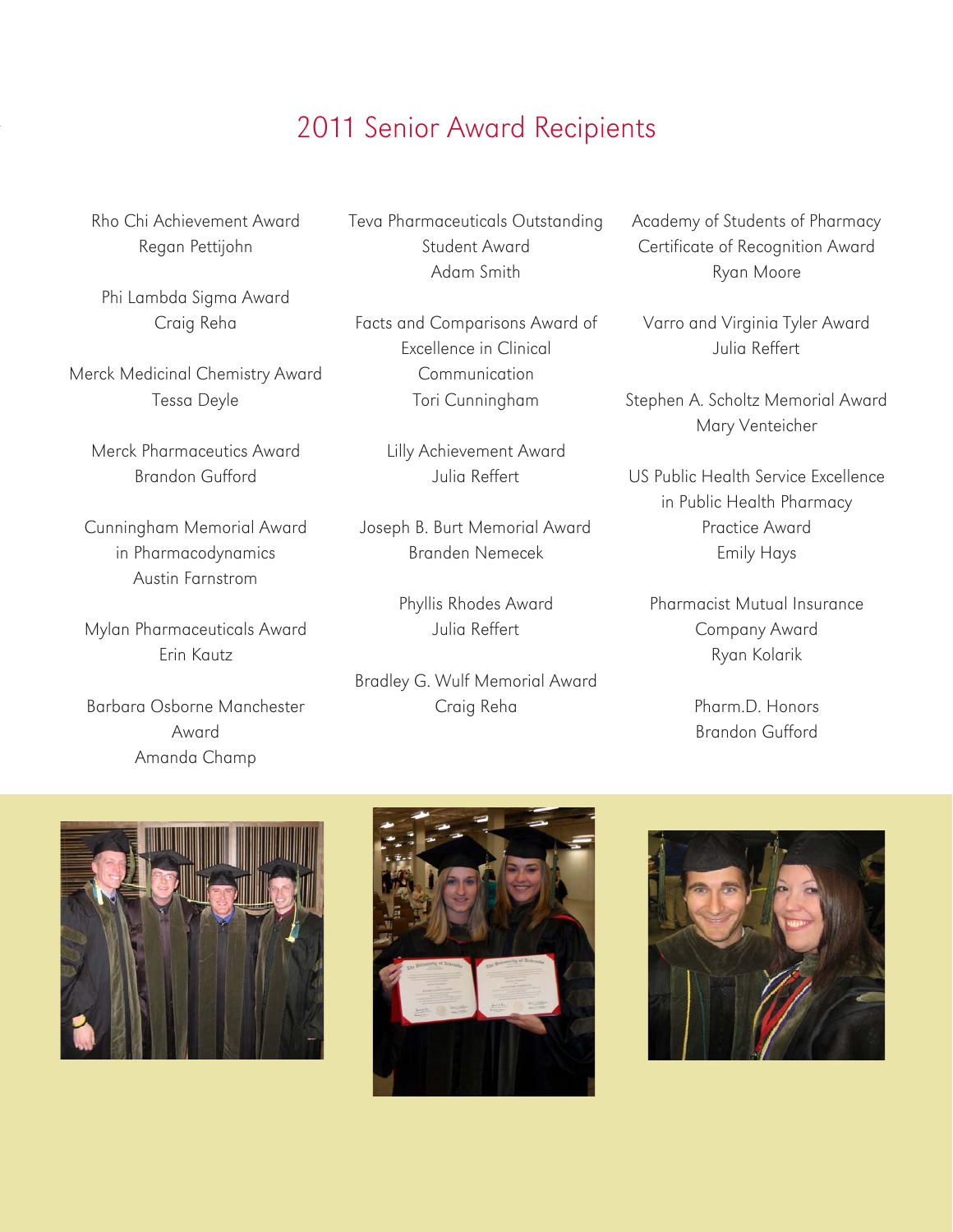# Faculty News

## Meet UNMC New Investigator Jered Garrison, Ph.D.

UNMC researcher Jered Garrison, Ph.D., answers questions about his work, life and interests.

NOTE: This profile is part of a series highlighting the 24 researchers who will be honored at a May 2 ceremony for UNMC's 2010 Scientist Laureate,

Distinguished Scientist and New Investigator award recipients.

- Name: Jered Garrison, Ph.D.
- **•** Title: Assistant professor of pharmaceutical sciences
- Joined UNMC: October 2009
- Hometown: Marion, Ohio

#### Describe your research in laymen's terms.



There is a significant clinical need for effective diagnostic and therapeutic agents for both prostate and pancreatic cancer.

#### Name someone at UNMC who provides vital contributions to your success and briefly describe how they help you.

A lot of individuals have and continue to help me. I have been fortunate since coming here to have benefited by a lot of great mentorship from Drs. Surinder Batra, Alexander Kabanov and Dennis Robinson. Of course, the students and research personnel in my laboratory are absolutely vital to my research and my success thus far. Fortunately for me, I have a group of very intelligent and driven researchers who perform the research in my

laboratory.

#### List three things few people know about you.

- I read a lot mostly classical literature, biographies and science fiction/fantasy.
- I love to play racquetball (though I haven't been able to find a partner yet at UNMC).
- My wife and I are both animal lovers. We have two dogs and two cats at home.

radiation that can be used to detect or treat diseases such as cancer.

Our research focuses on the development of diagnostic and therapeutic radiopharmaceuticals for cancer, specifically prostate and pancreatic cancer. Radiopharmaceuticals are drugs that include a radionuclide that emits small amounts of

#### How does your research contribute to science and/ or health care?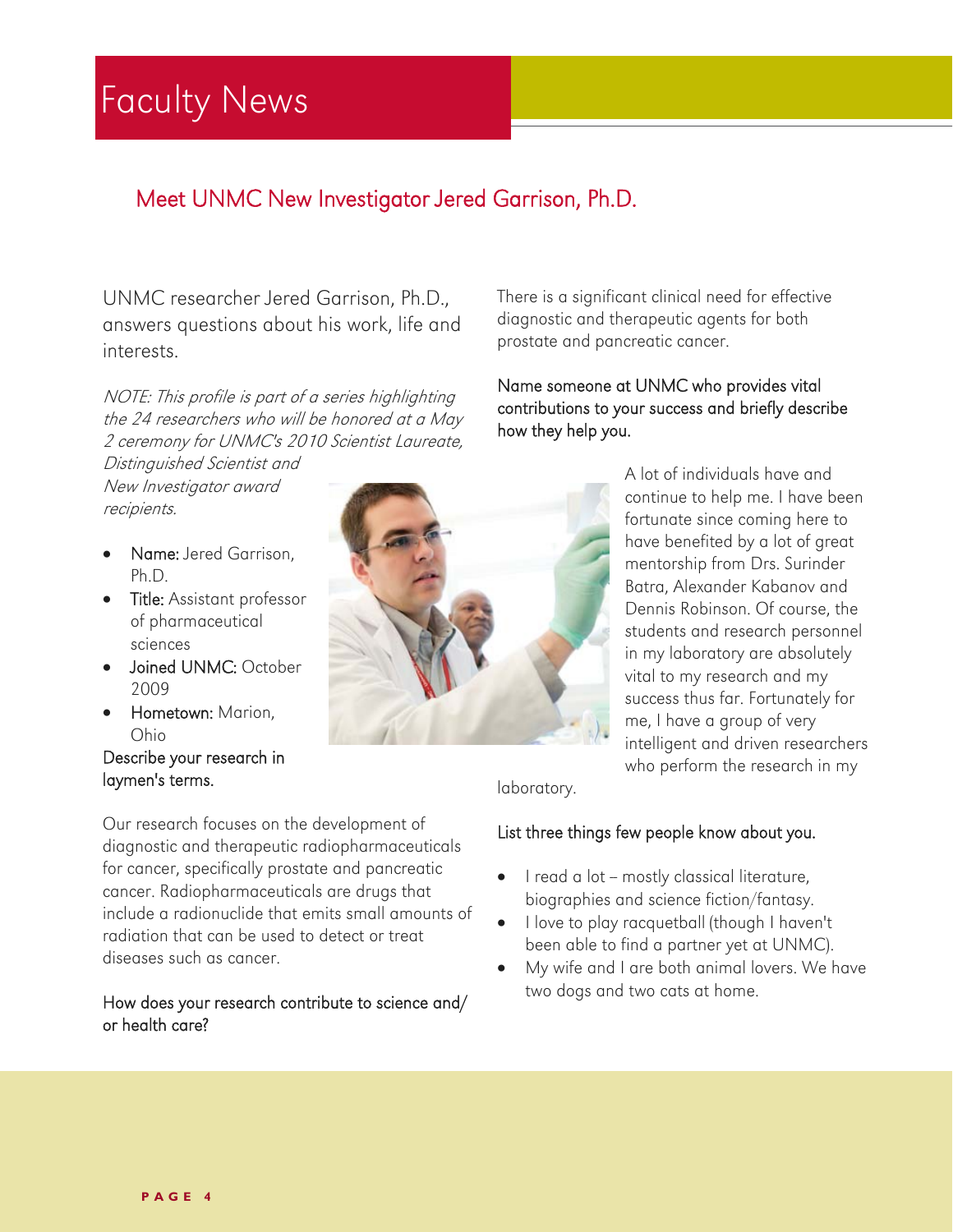## Meet UNMC New Investigator Gary Cochran, Pharm.D.

UNMC researcher Gary Cochran, Pharm.D., answers questions about his work, life and interests.

- Name: Gary Cochran, Pharm.D.
- **Title:** Assistant professor of pharmacy practice
- Joined UNMC: July, 2000
- **•** Hometown: Glenwood, Iowa

#### Describe your research in laymen's terms.

The goal of my research is to improve medication safety, reduce harmful medication errors and

improve the quality of health care for those in rural areas.

#### How does your research contribute to science and/or health care?

We partner with rural providers to help them monitor their medication use systems, identify system vulnerabilities and implement changes that will reduce the likelihood of future errors. My current project will allow for a better understanding of error epidemiology and error cause in a setting where little research has previously been conducted.



#### Name someone at UNMC who provides vital contributions to your success and briefly describe how they help you.

I am fortunate to have developed a number of professional relationships at both UNMC and The Nebraska Medical Center over the years. These individuals have provided valuable insight

> and advice for specific needs - ranging from study design and data analysis to navigation of the federal grant application and grant management systems. In the 10 years that I have been at UNMC, every investigator, clinician or

administrator that I have approached has graciously provided the assistance that I've needed.

#### List three things people may not know about you.

- My primary focus is my family. I love watching my children discover the world around them.
- Archery is a favorite pastime.
- I'm a "retired" private pilot hoping to start flying again one day.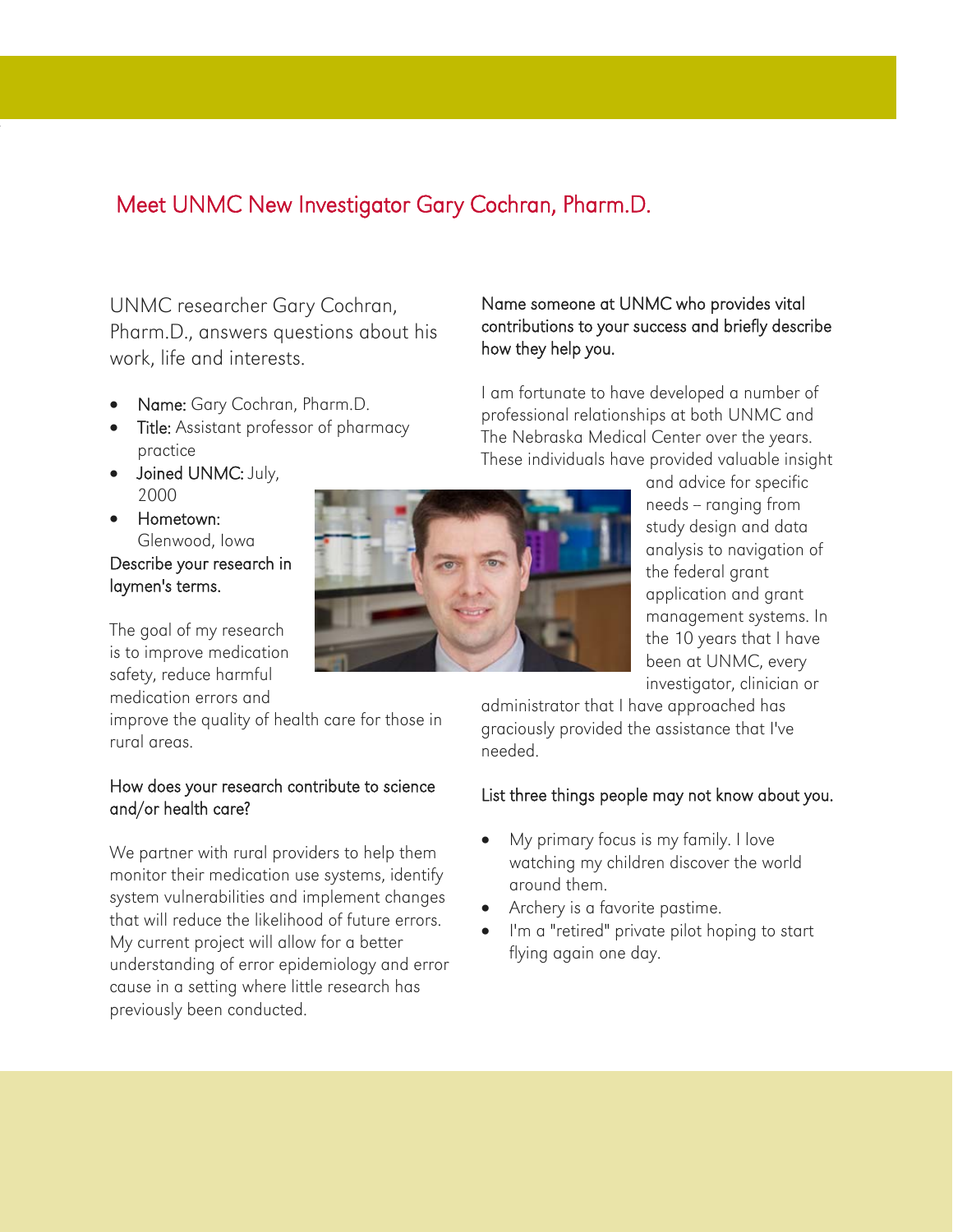# Faculty News



Dr. Dong Wang, Associate Professor, Department of Pharmaceutical Sciences, was invited to a special symposium during the American Chemical Society Spring Annual Meeting at Anaheim in March. The [topic of the symposium was "Click Chemistry Approaches in](http://www.softconference.com/ACSchem/slist.asp?C=4321#TID14666)  Carbohydrate Chemistry". The symposium organizers invited a few highly respected speakers to this meeting, including Dr. K. Barry Sharpless (third from left), a Nobel Laureate, who first conceptualized click chemistry.

Dr. Dong Wang is also featured with Dr. Rick Reinhardt in the story "Local researchers stumble across new kind of mouthwash." http://www.ketv.com/news/27626525/detail.html

Dr. Yuri Lyubchenko, Professor, Department of Pharmaceutical Sciences, and Director,

Nanoimaging Core Facility, has been awarded by the Nebraska Research Initiative \$631,668 for the AFM/Raman instrument.

The paper "Single-Molecule Atomic Force Microscopy Force Spectroscopy Study of Aβ-40 Interactions" by Dr. Lyubchenko and collegues was also featured in the magazine Biochemistry.

Please see 2011-Ab-40 BHK Biochemistry final for the complete article.





From left: Charles Krobot, Pharm.D., Dr. Maurer, Dave Wimmer, Bob Bartee and Rick Boldt visit Wimmer's Meats in West Point, Neb. Wimmer is a member of the UNMC Board of Counselors.



Dr. Keith Olsen, Chair, Department of Pharmacy Practice, has been elected to the American College of Clinical Pharmacy (ACCP) Board.

ACCP President-Elect: Curtis Haas

ACCP Secretary: Krystal Haase

ACCP Regents: Edith Nutescu, Jo E. Rodgers

Research Institute Trustees: Jill Kolesar, Keith Olsen

Congrats, Dr. Olsen!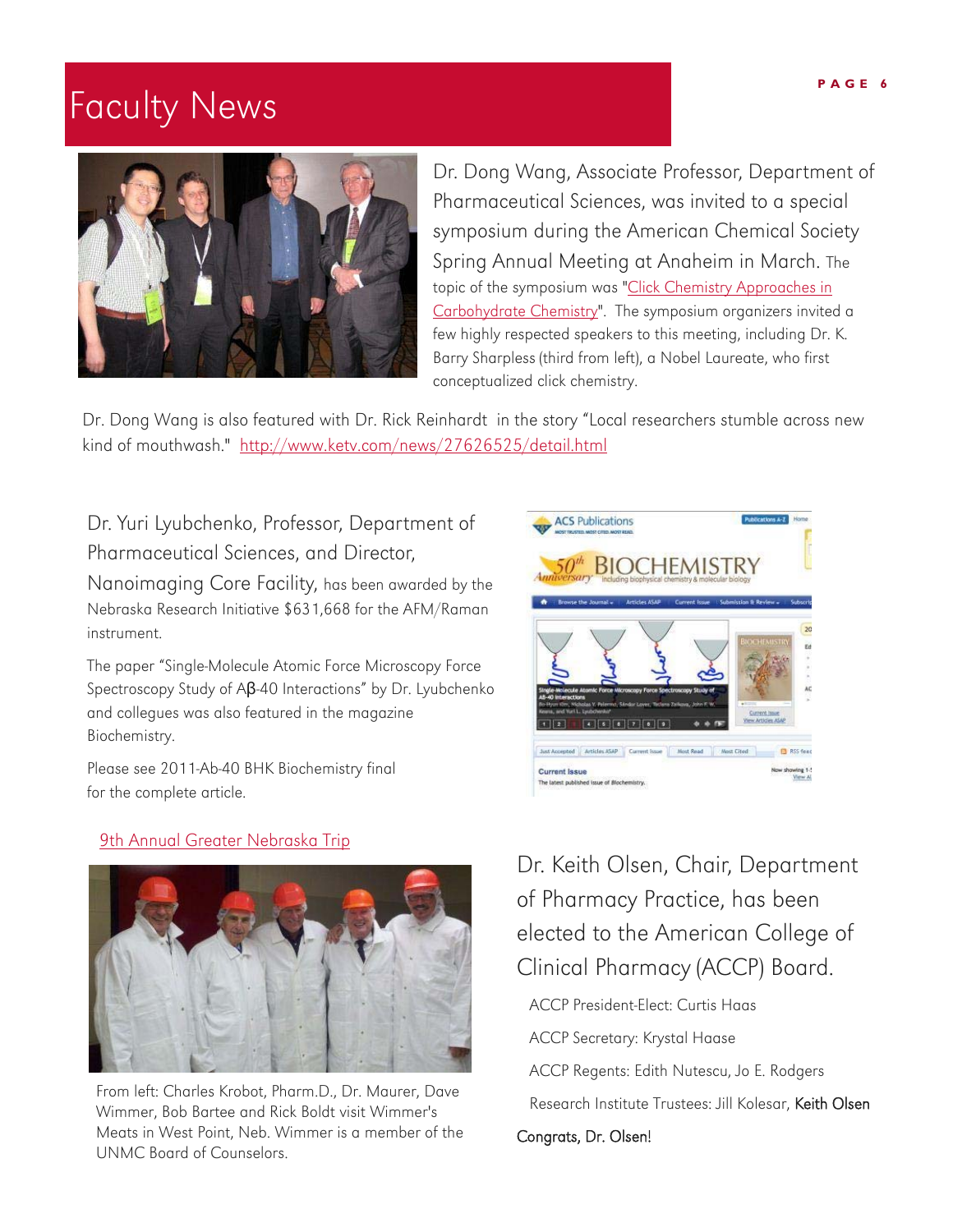#### UNMC Grants -- Dr. Kabanov receives 'mega-grant' from Russian government

UNMC nanomedicine guru Alexander "Sasha" Kabanov, Ph.D., D.Sc., will operate labs on two continents thanks to a two-year, \$4.5 million "mega-grant" from the Russian government.

Dr. Kabanov, the Parke-Davis Professor in Pharmaceutics

and director of the Center for Drug Delivery and Nanomedicine (CDDN) at UNMC, is one of 40 Russian, foreign or expatriate Russian scientists who last year received a new type of grant to bring their expertise to Russian universities.



Dr. Kabanov joins an elite group of grant winners. One winner is a Nobel laureate and another holds a Fields Medal, commonly regarded as math's Nobel Prize.

The only chemist in the group, Dr. Kabanov will lead one of six projects at Moscow State University (MSU), his alma mater. He will study chemical formulations of enzymes and proteins for bionanomaterials.

"I am looking for a different approach to therapy for drug-resistant bacteria," he said.

The grant from Russia recognizes the quality of Dr. Kabanov's research, said Don Leuenberger, vice chancellor of business and finance.

The 12-billion-rouble (U.S. \$428 million) 'mega-grant' program is part of Russia's attempt to strengthen research at its universities and modernize the country's science and economy at large.

Dr. Kabanov's laboratory will be in the MSU Department of Chemistry, where he also was a leading research fellow before the fall of the Soviet Union.

Dr. Kabanov and Leuenberger recently signed an agreement with MSU to protect intellectual property developed through this collaboration. The agreement, negotiated by UNeMed, UNMC's technology transfer arm, also gives MSU the license to use Dr. Kabanov's

technologies that he developed at UNMC and gives UNMC access to enzyme engineering technology available at MSU.

"This is a great challenge," said Dr. Kabanov, who along with other mega grant recipients, recently met with Russian President Dmitry Medvedev. "We hope to

produce good science and good products in both nations."

#### Dr. Kabanov facts

#### Joined UNMC: 1994

#### Contributions:

- Founded CDDN the first academic center in nanomedicine in the United States - which is composed of 33 faculty members who hold more than \$34 million in federal research grants and generate about 50 percent of all UNMC patent applications.
- Established the field of "polymer genomics," which investigates effects of polymers and nanomaterials on cellular responses to develop safe and efficient therapeutics.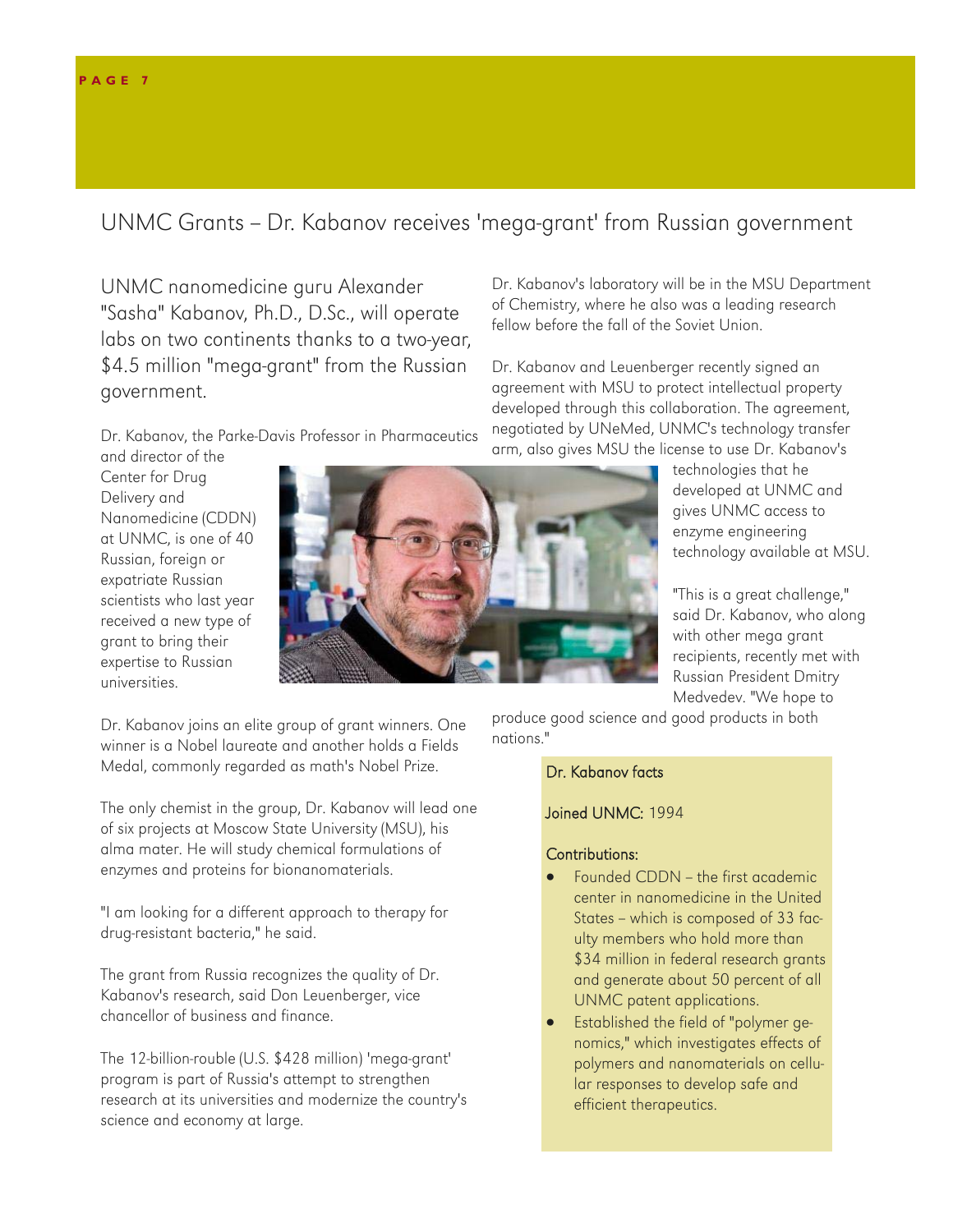# Student News



Danny Schroeder, Bobby Kurasawa and Jeremy Gieseke

This Spring, the Midwest College of Clinical Pharmacy's (MCCP) meeting hosted the first annual intercollegiate Pharmacy Quiz Bowl Challenge.

It was an amazing showdown between UNMC and Creighton's team of student experts. Danny Schroeder, Bobby Kurasawa and Jeremy Gieseke were awesome! Their lightening fast buzzer action, quick decision making, vast clinical and therapeutic knowledge, and snazzy ties made it apparent they were the team in charge. After a quiz bowl, clinical case, and jeopardy round, they scored 2,550 points leaving the Bluejays trailing at 1,575 points.

Dean Fletcher also presented at the meeting on HIV treatments and the pharmacokinetics behind some of the newer and older therapies.

Thank you to the Faculty and Students for their participation. If you are thinking about participating in next year's competition, start sharpening those clinical facts and think about teams now!

Ellina Pisetsky was the patient counseling competition representative for the College of Pharmacy at the American Pharmacists Association (APhA) meeting in March in Seattle, Washington.

Ellina was selected from our Academy of Student Pharmacists (ASP) local competition where she competed against 15 of her peers.

The competition is based mainly on communication skills, keeping the patient's best interest in mind, as well as conveying accurate drug information.

#### University expands rural pharmacy program to Peru

PERU, Neb. (AP) — A University of Nebraska program designed to encourage students to pursue health care careers in rural areas is expanding to Peru State College.

The new program at Peru will begin in the fall of 2012 with slots for three students interested in studying in the pharmacy program at the University of Nebraska Medical Center.

Students who complete the program at Peru will receive automatic admission into pharmacy school at UNMC, as long as they maintain good grades and complete the undergraduate program.

The students will also have their tuition at Peru State waived. Applications will be available online Sept. 1.

Similar programs for other medical careers are offered at Chadron State College and Wayne State College.

#### **PAGE 8**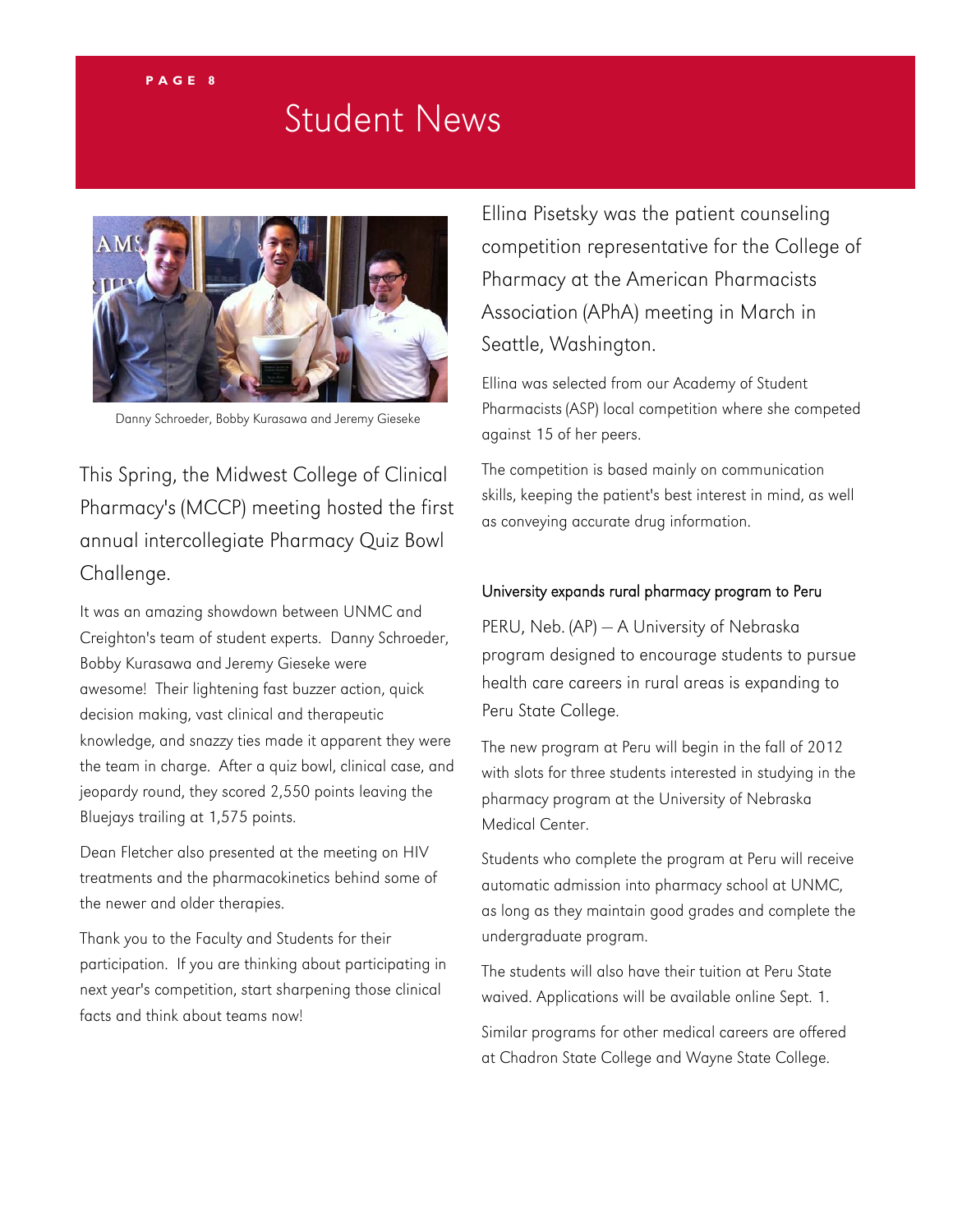

### Thanks for 25 years of wonderful memories.

As Sandra and I are about to return to New Zealand just two weeks short of 25 years at the UNMC College of Pharmacy, we look back on so many wonderful professional and personal memories that we will take with us. While there are many exciting activities to look forward to in the future, I know I will greatly miss my interactions with students both in

and outside the class room. It is very satisfying to look back on one's professional life and be able to say that I thoroughly enjoyed my "job". To be honest, I experienced much more than I ever anticipated as a young graduate student in New Zealand. Sandra and I are very grateful to everyone who has contributed to our many valued experiences and memories while living in the USA for the last 25 years. In particular, I want to use the College Connections as a mechanism to say a very sincere thank you to all students and alumni of the College of Pharmacy who contributed to make my professional life so exceptionally rewarding. Dean Fletcher has kindly agreed to give me an emeritus appointment so I will continue to take a keen interest in activities in the College and contribute whenever I can. The college will always have my contact information should anyone make it to New Zealand and many have said they intend to do so one day. There will be a boat, canoe, fishing rods etc., waiting and we would love to

host you and advise you about exploring the country. Again, sincere thanks to one and all.

Dennis Robinson, Ph.D.

Professor and Chair.

Retired, gardener, fisherman etc.



The northern view on Dr. Robinson's property in New Zealand.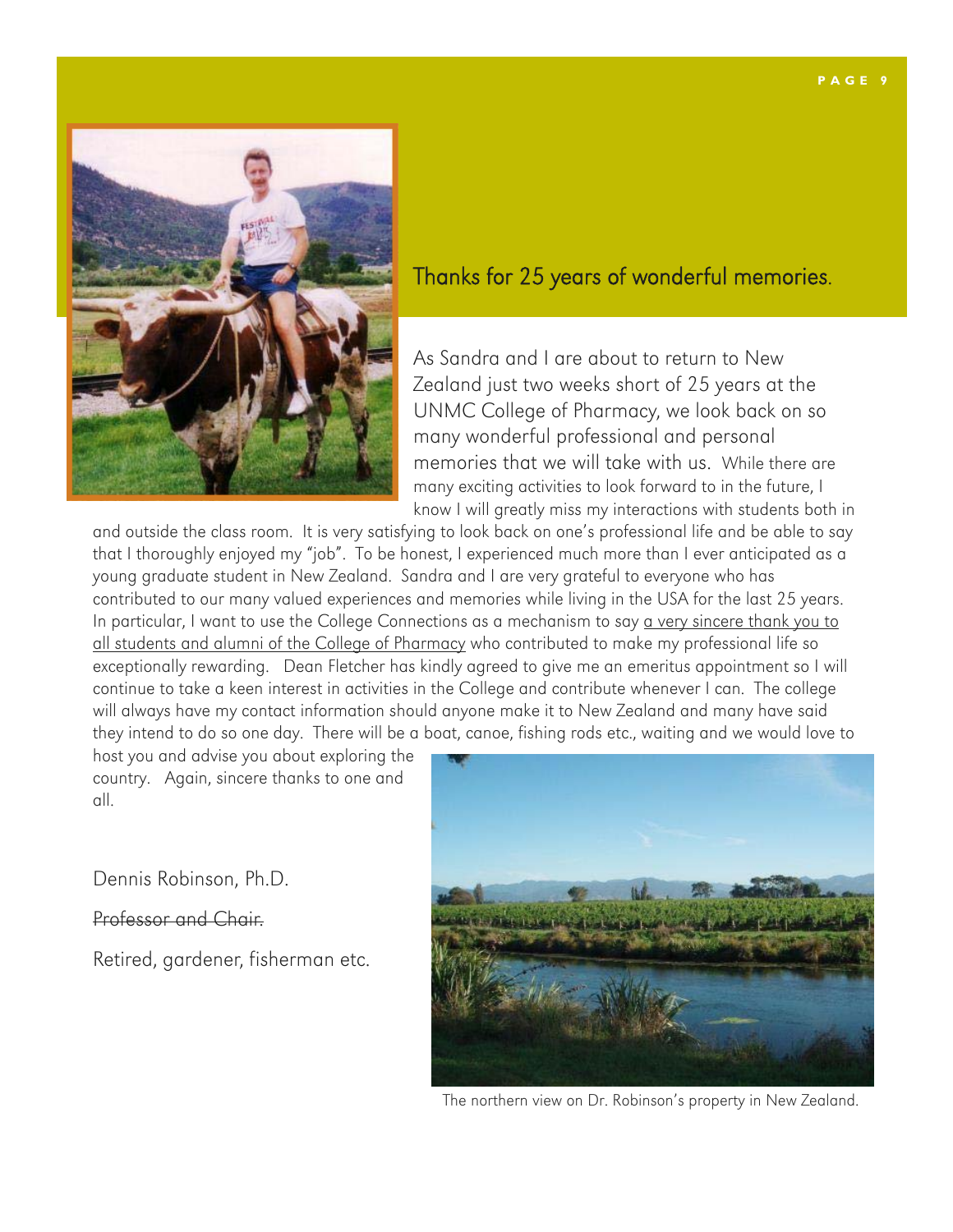# Upcoming Events

Dr. Robinson's Farewell Reception July 14, 2011, 4-6pm, COP Commons White Coat Ceremony August 17, 2011 @ 7pm, MSC Events Center Fall Semester First day of classes August 22, 2011 Barry Carter, Pharm.D. seminar August 25, 2011 @ Noon in COP Room 1038 Student Plaza Dedication & Lunch September 13, 2011 from 11:30am-1pm Career Day November 18, 2011 Fall Last Day of Classes December 9, 2011 Fall Finals Week

December 12-16, 2011

Spring Semester First day of classes January 3, 2012 Spring Break P1s-P3s March 12-18, 2012 Spring Break P4s March 26-April 1, 2012 Spring Last Day of Classes April 20, 2012 Spring Finals Week April 23-27, 2012 Spring Honors Convocation (all faculty to attend) May 4, 2012 **Commencement** May 5, 2012